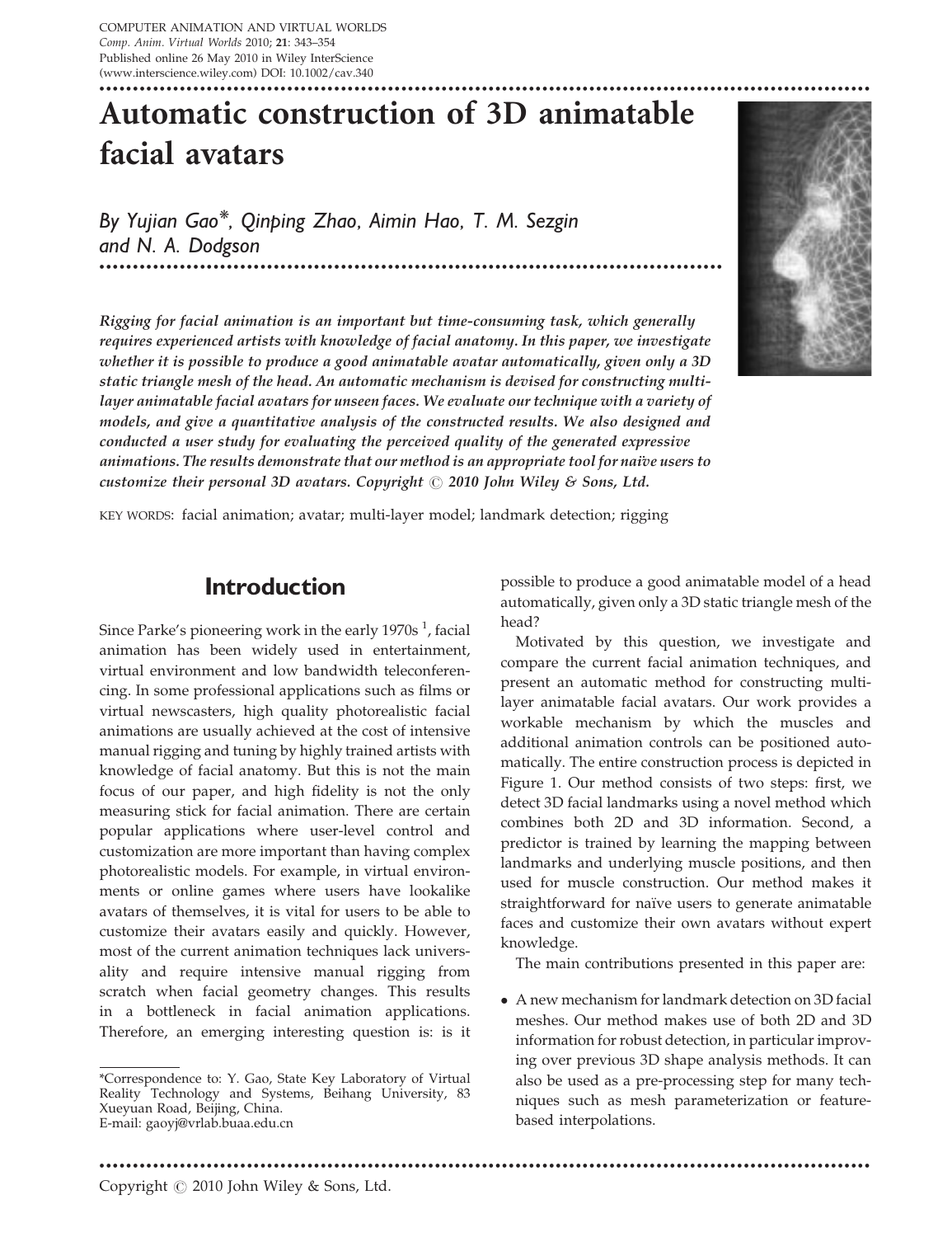

Figure 1. The construction process of an animatable facial avatar.

 A novel method for automatically constructing multilayer animatable facial avatars. We employ regression techniques to investigate how well the automaticallycaptured landmarks can be mapped to an underlying muscle distribution. A predictor is trained to predict muscles from detected 3D landmarks.

The next two sections describe our algorithms for 3D landmark localization and multi-layer model construction. We then present the results of our evaluation in experiment section, where we demonstrate that our system generates acceptable animations for a wide range of 3D facial models. We finally discuss related work in the light of our new method.

# 3D Facial Landmark Detection

Most of the previous landmark detection methods focus on the shape and curvature features of 3D meshes.<sup>2-5</sup> However, they all suffer from problems caused by surface irregularities of models, and also depend on a pre-processing step that identifies which part of the model is face. Besides, curvature-based methods are only capable of detecting landmarks with distinct curvature features, i.e. eye corners and mouth corners, which are insufficient for our muscle prediction task. Motivated by 2D feature point detection techniques, we incorporate texture information into our landmark detection method. By doing this, we avoided running into the limitations inherent in techniques that use only curvature information.

To utilize both the 2D and 3D information for robust landmark detection, we follow an iterative search mechanism. First, an image-based landmark detection method is devised to obtain an initial estimate of landmark locations. This step mainly focuses on exploiting the information conveyed by 2D texture and guaranteeing the global shape as well as the spatial relativity of landmarks. The second step is to refine the location of landmarks according to the local curvature within constrained areas. We iteratively apply these two steps until the results converge or a maximal iteration reached.

# Image-based Landmark **Detection**

The textures of 3D models are usually distorted or separated when they are flattened, therefore we cannot directly use them for 2D feature point detection. In order to prepare smooth texture data, we first render a frontal image of the face model with texture under uniform illumination. We assume that the face is oriented towards the z-axis. This is the default orientation for the majority of 3D facial models. For the exceptional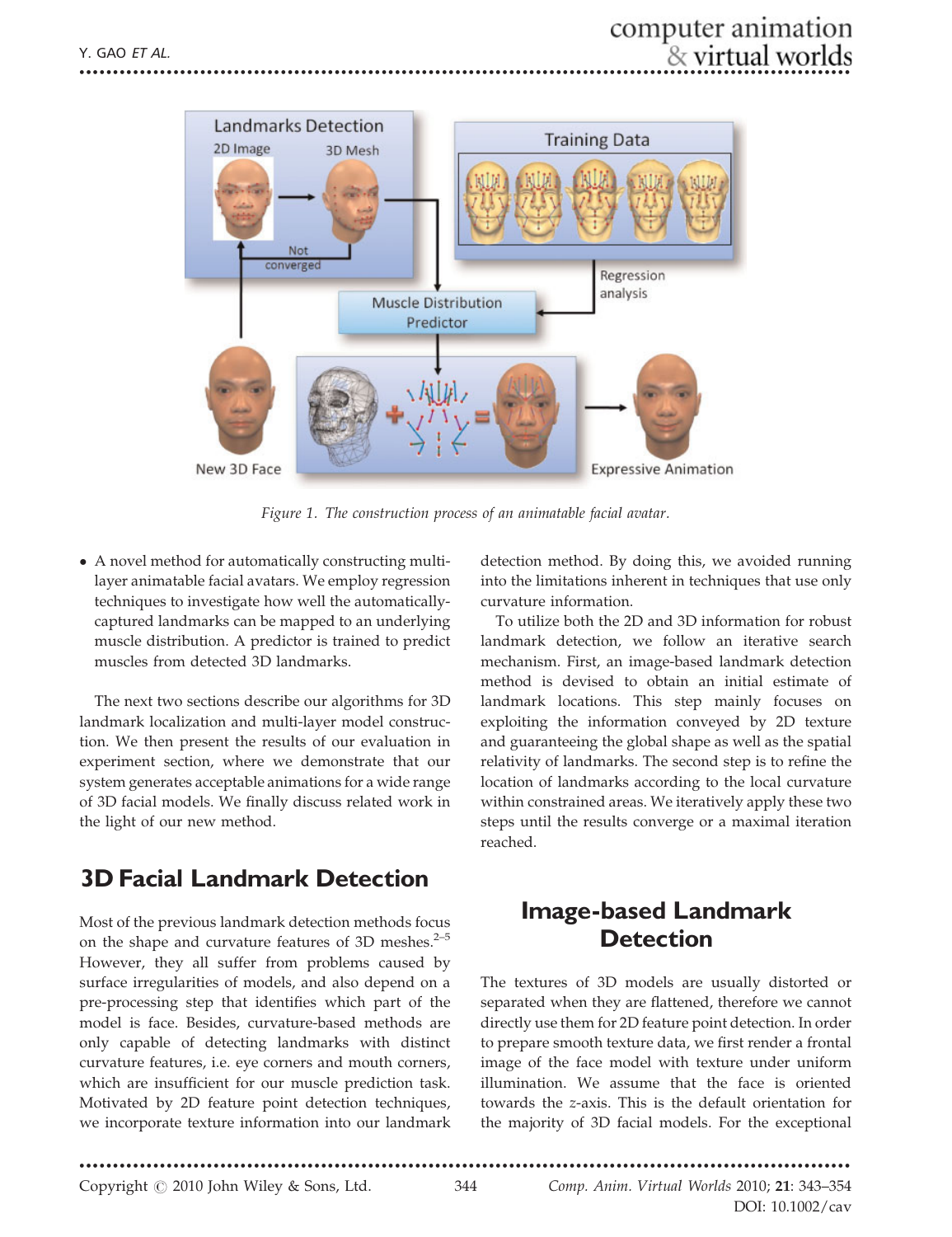cases, the proper orientation can be obtained through principal component analysis (PCA) or by manual adjustment. The rendered image is then fed into a 2D facial feature detector implemented based on Bayesian Tangent Shape Model (BTSM).<sup>6</sup> Considering that the muscles are scattered all over the face, using only the landmarks around eyes and mouth will dramatically degrade the prediction quality, therefore we set more landmarks to cover the whole face including boundary of the frontal face (see Figure 2).

After locating the 2D feature points, a 2D to 3D projection is applied to compute the corresponding landmarks on the 3D mesh. This is achieved by projecting the landmarks perpendicular to the image towards the model (see Figure 3a). The point where each projection ray hits the 3D face surface is preserved as the initial landmark location. This image-based landmark detection method does not take 3D geometry into account, therefore it is invariant to the complexity of the 3D model, and it works effectively even for substantially complex 3D models which contain other objects with face-like curvature features.

# **Landmark Refinement using** Shape Analysis

Although human faces vary a lot due to sex, race, etc., certain regions of the face have characteristic curvature signatures. Therefore, these intrinsic curvatures can be used for conducting the refinement of landmark locations. Previous works $2-5$  have shown that if the search areas can be limited to reasonably small regions, the accuracy of search results could be very high. Given the initial landmarks obtained in the previous step, we can easily confine the first 22 landmarks' refinement





Figure 3. (a) The 2D–3D projection scheme. (b) Search areas for landmark refinement.

process to rectangular regions centred at the current positions, see Figure 3b (the boundary landmarks remain unchanged in this step). We define the side length of the search areas as:

$$
L_{\text{mouth}} = \frac{\parallel \overleftarrow{P_{13}P_{15}} \parallel + \parallel \overleftarrow{P_{14}P_{16}} \parallel}{2}, L_{\text{eye}}
$$

$$
= \frac{\parallel \overleftarrow{P_{17}P_1} \parallel + \parallel \overleftarrow{P_{18}P_2} \parallel}{2}.
$$
(1)

where  $L_{\text{mouth}}$  is the search length for mouth areas (green squares), and  $L_{eye}$  is for areas around eyes (blue squares). These search lengths constrain the search results to be local optimum.

Each landmark has a curvature type (see Table 1). Once the search direction is decided, we estimate the Gaussian  $(K)$  and the mean  $(H)$  curvatures for points within the search areas by computing the partial derivatives. Using these two curvature values, we determine the curvature type of each point based on Table 2. Of all the landmark candidates within each search area, the point, which has the most obvious corresponding curvature feature in Table 1, is chosen as the new landmark.

- 12. Left outer eye corner
- 13. Right upper lip
- 14. Left upper lip
- 15. Right lower lip
- 16. Left lower lip
- 17. Right eyebrow center
- 18. Left eyebrow center
- 19. Right nostril
- 
- 20. Left nostril
- 21. Right inner eyebrow
- 22. Left inner eyebrow

Figure 2. The 22 feature points on the face and 15 feature points on the facial outline.

Copyright  $\odot$  2010 John Wiley & Sons, Ltd. 345 Comp. Anim. Virtual Worlds 2010; 21: 343–354

DOI: 10.1002/cav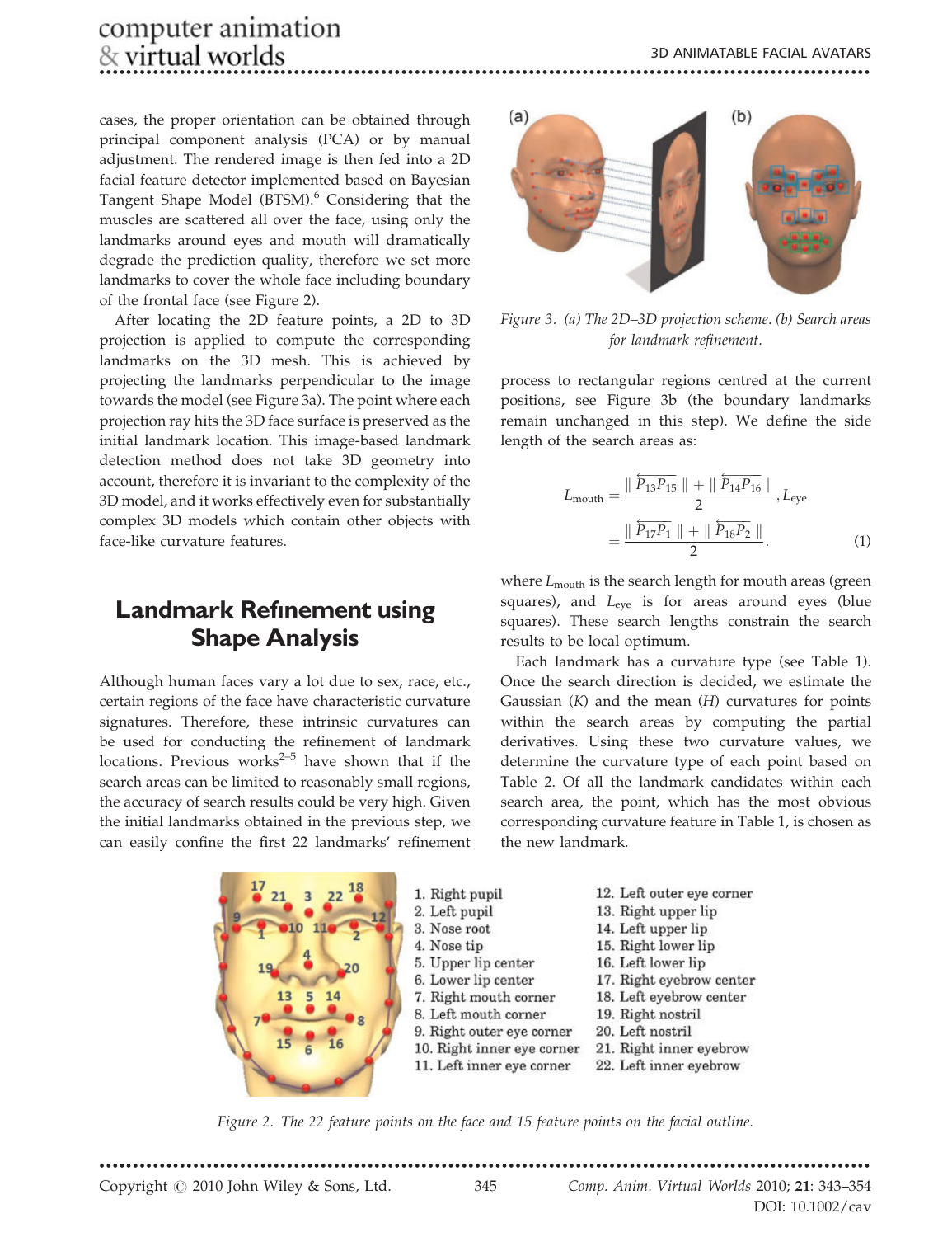| FP3              | FP4              | FP <sub>5</sub>  | FP <sub>6</sub>  | FP7              |
|------------------|------------------|------------------|------------------|------------------|
| saddle ridge     | nose tip         | peak             | peak             | pit              |
| FP8              | FP <sub>9</sub>  | FPI <sub>0</sub> | <b>FPII</b>      | FPI <sub>2</sub> |
| pit              | pit              | pit              | pit              | pit              |
| FP <sub>13</sub> | FPI4             | FPI <sub>5</sub> | FP <sub>16</sub> | FPI7             |
| peak             | peak             | peak             | peak             | peak             |
| FPI <sub>8</sub> | FP <sub>19</sub> | <b>FP20</b>      | FP <sub>21</sub> | <b>FP22</b>      |
| peak             | pit              | pit              | peak             | peak             |

#### Table 1. Curvature types of different feature points.

When this step finishes, we check whether the convergence has been achieved by comparing current results with previous iteration. If not, the landmarks would then be projected back onto the 2D image, and the image-based landmark localization will be carried out again.

### Automatic Model Rigging

We employ  $Z$ hang's<sup>7</sup> nonlinear multi-layer architecture as the rigging model. Justification for choosing this model is given in Section 5. Note that our contribution is not the multi-layer model but the automatic mechanism of generating animatable avatars. To rig the face model, our first task is predicting muscles using the detected landmarks. Therefore, we need to train a predictor that learns the spatial relationship between the landmark positions and the muscles from examples. Since we cannot determine beforehand whether the mapping is linear or nonlinear, we tried both of them and made an objective comparison between their results.

#### Training Data Collection

Before training, we first collected a set of 50 3D triangulated facial models as training data, covering a wide range of human facial variation. All these models

|         | K < 0         | $K=0$  | K > 0  |
|---------|---------------|--------|--------|
| H < 0   | Saddle Ridge  | Ridge  | Peak   |
| $H = 0$ | Minimal       | Flat   | (None) |
| H > 0   | Saddle Valley | Valley | Pit    |

#### Table 2. Curvature classification based on HK map components.

were in Wavefront .obj format and normalized into the same coordinate system, with their geometric centre at the origin. Three-dimensional landmarks were localized for each model automatically with our proposed method, whereas muscles were constructed and adjusted manually for each face: an initial coarse muscle model was first built for each facial geometry, which was then manually tuned by artists experienced in facial animation until plausible expressive animations were obtained. Although the process of building facial muscles is labour-intensive, it only needs to be done once. For all subsequent unseen faces, we only need the mapping previously learned from the training data to construct the muscles. Figure 4 shows some of the training models with landmarks and muscles attached.

### CCA-based Linear Regression

The predictability between variables greatly depends on their inter-correlation, that is, how well we can estimate the muscles from the landmarks depends on how great an inter-correlation exists between them. Canonical correlation analysis (CCA) is a statistical technique developed by Hotelling $\delta$  for revealing the functional dependencies between two sets of measurements. It can maximize the correlation between the two sets of variables, and is well-suited as a pre-processing step for regression because of its ability to capture data dependency while avoiding overfitting.

Each of the 23 linear muscles and sheet muscles is determined by two endpoints, therefore all the muscles of one face are determined by 46 points. We define  $n = 50$ as the number of training examples,  $p = 37$  as the number of landmarks and  $q = 46$  as the number of muscle endpoints on each face. Then the training data can be expressed using two sets of variables, denoted as  $L = (l_1, l_2, \dots, l_p)^T$  and  $M = (m_1, m_2, \dots, m_q)^T$ . Note that  $l_i$  and  $m_i$  are both *n*-vectors containing all the 50 measurements of ith landmark and muscle endpoint, respectively.

The CCA scheme requires that the covariance matrices of L and M be of full rank. To remove multicollinearities and avoid the inversion of non-full rank matrices, we first perform PCA on L and M which are then represented as:

$$
L = E_L \cdot X \quad \text{and} \quad M = E_M \cdot Y, \tag{2}
$$

where  $E_L$  and  $E_M$  are the eigenvector matrices, X and Y correspond to the low-dimensional principal data on which CCA will be performed.

DOI: 10.1002/cav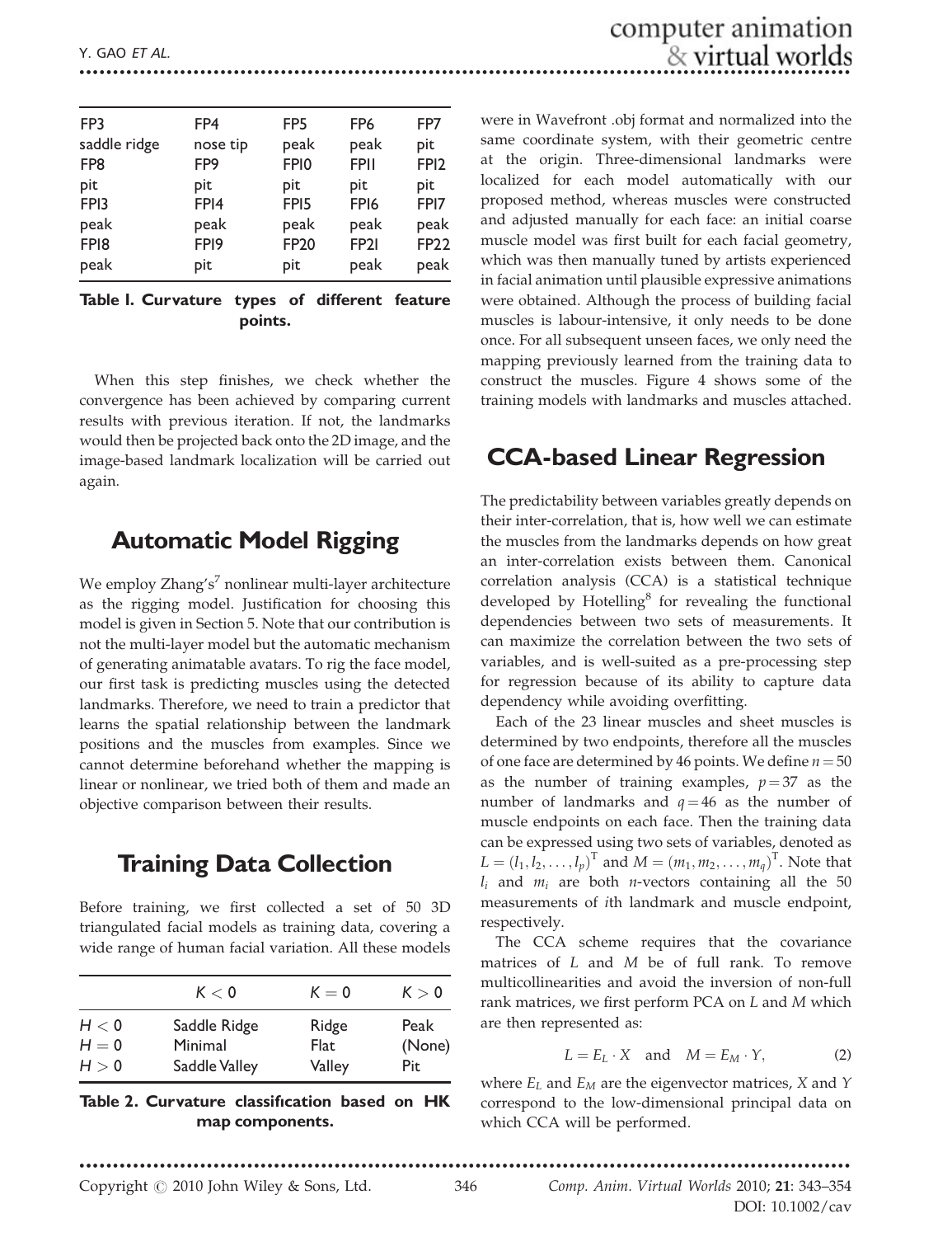

Figure 4. A portion of the training data with landmarks and muscles labelled.

CCA extracts the correlated modes between X and Y by seeking a set of vector pairs  $A_i$  and  $B_i$ , which yields the canonical variates  $u_i$  and  $v_i$  with maximum correlation:

$$
u_i = X^{\mathrm{T}} A_i \quad \text{and} \quad v_i = Y^{\mathrm{T}} B_i. \tag{3}
$$

The correlation between  $u_i$  and  $v_i$  can be expressed as:

$$
\rho_i = \frac{A_i^{\mathrm{T}} C_{XY} B_i}{\sqrt{A_i^{\mathrm{T}} C_{XX} A_i B_i^{\mathrm{T}} C_{YY} B_i}},\tag{4}
$$

where  $C_{XY}$  is the cross-covariance matrix of X and Y,  $C_{XX}$ and  $C_{YY}$  are auto-covariance matrices. We then compute the partial derivatives of  $\rho_i$  with respect to  $A_i$  and  $B_i$ , respectively, and set the derivatives to be zero to maximize the correlation  $\rho_i$ . So we have

$$
\begin{cases} C_{XX}^{-1}C_{XY}C_{YY}^{-1}C_{YX}A_{i} = \rho_{i}^{2}A_{i} \\ C_{YY}^{-1}C_{YX}C_{XX}^{-1}C_{XY}B_{i} = \rho_{i}^{2}B_{i} \end{cases}
$$
(5)

By solving Equation (5) using singular value decomposition (SVD), we can obtain the decreasingly sorted correlations  $\{\rho_1, \rho_2, \ldots, \rho_r\}$  and the corresponding transformation vectors  $\overline{A} = [A_1, A_2, \ldots, A_r], \ \overline{B} =$  $[B_1, B_2, \ldots, B_r]$ . We also get the corresponding sets of canonical variates  $U = [u_1, u_2, \dots, u_r]$  and  $V =$  $[v_1, v_2, \ldots, v_r]$  via Equation (3). Therefore, the correlation between canonical variates is maximized and hence the predictability between  $u_i$  and  $v_i$  is maximized. After the CCA transformation, a basic linear regression is then performed in the canonical space to train the predictor P which estimates  $v_i$  from  $u_i$ .

For any new face model, the whole prediction procedure is illustrated in Figure 5, where the thicker arrow denotes higher correlation and more important estimation.

# Kernel CCA-based Regression

CCA might be insufficient to extract accurate descriptors of the data because of its linearity, whereas kernel CCA offers an alternative nonlinear solution. It works by mapping the original data into a higher dimensional feature space and solving a corresponding nonlinear version of the problem in that feature space. This method is known as the 'kernel trick'.

Feng et al.<sup>9</sup> once used KCCA for mesh deformation. They built a connection between the bone deformations and the movement of control points. In contrast, we use KCCA-based regression to predict muscle coordinates from landmark positions. Furthermore, we kernelized both the input landmark data and the output muscle data, and compute dual bases of CCA bases for accurate reconstruction, whereas Feng<sup>9</sup> kernelized only the input control points data. Given the kernelized data, the following training procedure has a similar manner as linear CCA regression. Interested readers can refer to Reference 10 for more details.



Figure 5. The prediction process for a new face.

Copyright  $\odot$  2010 John Wiley & Sons, Ltd. 347 Comp. Anim. Virtual Worlds 2010; 21: 343–354 DOI: 10.1002/cav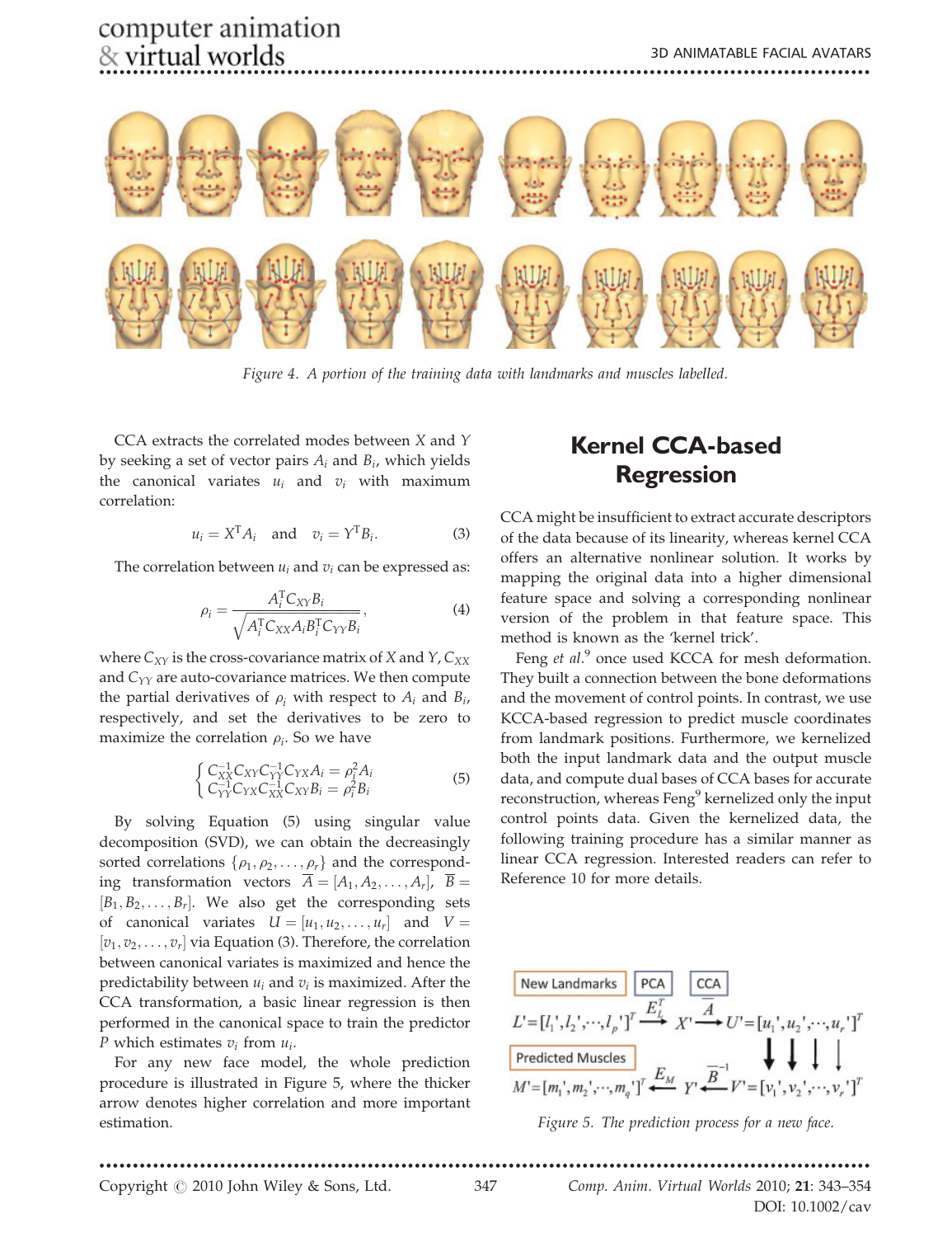# Sphincter Muscle and Skull Fitting

The sphincter muscle is modelled as a parametric ellipsoid. We compute its centre  $C$  as the geometrical mean of the eight landmarks around mouth. With the ith landmark denoted as  $FP(i)$ , the semi-major axis a and the semi-minor axis  $b$  are computed as

$$
a = \frac{\| C - FP(7) \| + \| C - FP(8) \|}{2}, b
$$
  
= 
$$
\frac{\| C - FP(5) \| + \| C - FP(6) \|}{2},
$$
 (6)

For better visual realism, a generic skull model is automatically fitted within the facial mesh (see Figure 6) using registration technique described in Reference 11, but since we already have the facial landmarks, we can fully automate the fitting process without manual intervention. The constructed muscles' origin points are then projected onto the skull and the insertion points are attached to the original facial skin mesh.

The muscle contraction mechanism follows  $Z$ hang's<sup>7</sup> method. Before animating these muscles, there are several additional properties need to be computed, e.g. the maximal influence angle/radius of linear muscle and the length/width of the influence rectangle zone of sheet muscle. The maximal influence angle of linear muscle is a property that is independent of facial scale, therefore we individually adopt the mean angular value for each vector muscle from the pre-tuned models. The other properties vary across the training models, and depend mainly on the muscle length. A solution that works well is to perform linear regression for each

property of each muscle with the muscle length over the 50 training examples.

# Experimental Results

#### Prediction Accuracy

We used a set of  $n = 50$  facial models which contain 4000–5000 triangles along with their hand-tuned muscle models to measure the prediction accuracy of our method. Note that the 3D landmark detection as well as the animation results can be affected by the resolution of the polygonal face mesh, therefore a minimum number of 1000 triangles is suggested for our method. We adopted a leave-one-out cross validation scheme, where at each iteration we left out one of all the facial models as our test model, and train the mapping between landmark positions and muscles using the remaining models. Then we compared the ground truth locations of the test models' muscles with the automatically constructed results. To measure the error of prediction, we define the Relative Error (RE) of the ith predicted muscle as:

$$
RE_i = \frac{MeanDistError(MDE)}{MusicleLength(ML)},
$$
\n(7)

$$
MDE = \frac{\| P'_{2i-1} - P_{2i-1} \| + \| P'_{2i} - P_{2i} \|}{2},
$$
 (8)

$$
ML = || P_{2i-1} - P_{2i} ||,
$$
\n(9)

where  $P_{2i-1}$  and  $P_{2i}$  are the origin and the insertion point of the *i*th ground truth muscle, whereas  $P'_{2i-1}$ point of the *i*th ground truth muscle, whereas  $Y_{2i-1}$  and  $P'_{2i}$  are of the *i*th predicted muscle, respectively. After each iteration, we can obtain a measurement vector  $(RE_1, RE_2, \ldots, RE_{23})$  of all the 23 automatically constructed muscles.



Figure 6. The generic skull before and after fitted to the facial mesh.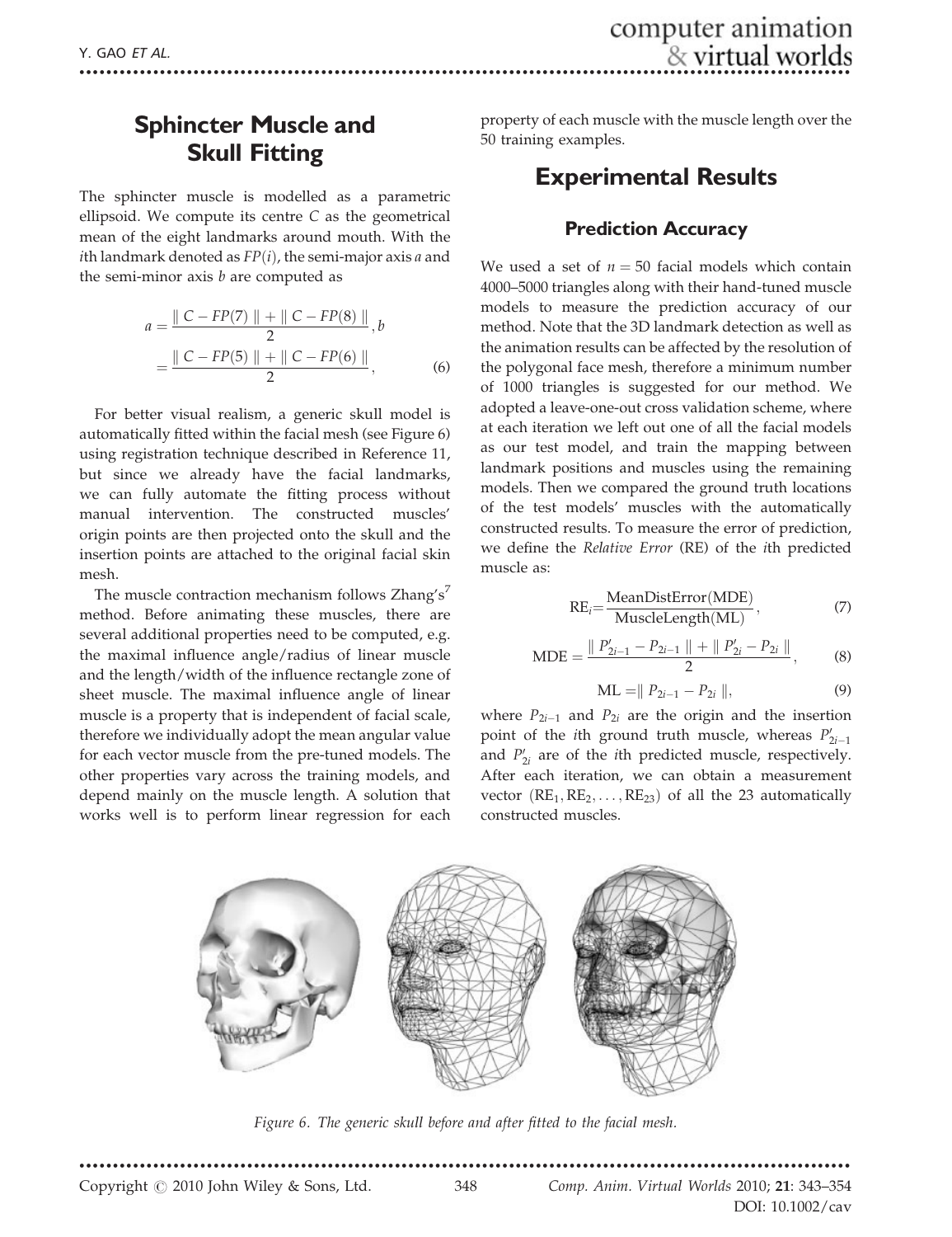

Figure 7. (a) REs of CCA-based linear regression. (b) REs of kernel CCA-based method.

To investigate how the prediction accuracy varies as the number of training examples increases, we carried out the validation scheme three times using  $n = 10, 30, 50$ test examples. Figure 7 illustrates the mean values and standard deviations of  $(RE_1, RE_2, \ldots, RE_{23})$  over the *n* test examples using CCA-based linear regression and KCCA-based method, respectively. As we can see, KCCA-based method achieved more accurate prediction results than the linear method. As the number of training examples increased, RE converged quickly, and even as few as 30 examples resulted in small RE.

#### Emotional Expressiveness

We designed and conducted a user study for evaluating the degree to which the emotions in our synthesized facial animation can be recognized. Six animation scripts specifying the muscle activation data for different emotions (anger, fear, surprise, sadness, joy and disgust) were generated by artists. Note that our constructed models are not only capable of representing these six emotions, more expressions are shown in the next section. Both the hand-tuned and automatically constructed multi-layer models were used to animate each emotion on a set of 16 facial models, yielding a total of 16 models  $\times$  6 emotions  $\times$  2 sets-of-muscles = 192 animation video clips.

The evaluation was carried out through a computerbased interface, which allowed participants to watch randomly presented video clips and label them for six emotions. A cross-hair was displayed between consecu-

tive video clips to fixate attention and clear the mind from previous visualization. Figure 8 shows a screenshot of the labelling interface.

Ten participants (five male, five female), aged between 20 and 34, volunteered to take part in the study, and they all have normal or corrected-to-normal vision. Each of them completed the experiment individually. We collected and analysed the participants' labelling results, as shown in Figure 9. As seen in the figure, the hand-tuned models and the constructed ones appear to give substantially identical results. We ran a signed-rank test on the labelling results, and the difference was not found to be significant. Since the experiment involved multiple raters rating multiple categories, we computed Fleiss' kappa $^{12}$  as a measure of inter-rater agreement. The results are both 'almost perfect' agreement with values of 0.824 and 0.822 for hand-tuned and predicted models, respectively.

#### **Universality**

Finally, we tested the universality of our method by applying it to models of different types, including thin and fat faces from both genders, and covering a wide range of ages, as seen in Figure 10. We also tested our approach with models that, in addition to a face, also contain objects with complex geometry in the background. The results in Figure 11 show that, because we start our processing with an appearance-based face localization step, the faces can be correctly located and animated without being confused by the background clutter.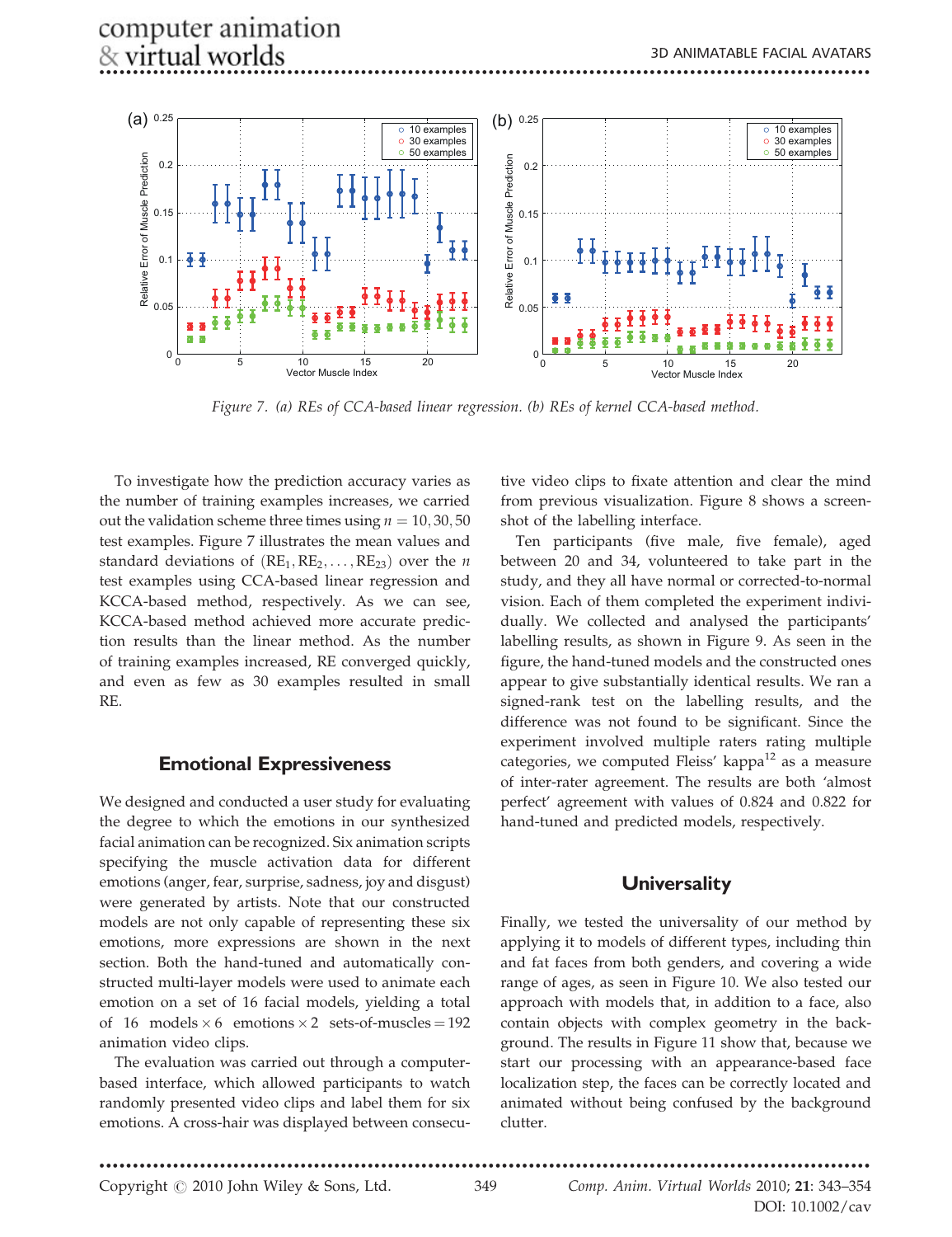

Figure 8. Screenshot of the labelling interface.

# **Related Work**

#### **3D Landmark Detection**

There are a variety of facial feature detection algorithms operating on 2D colour and greyscale images, while 3D landmark localization is a relatively new area of research. Several authors have proceeded by locating the nose tip first,<sup>13,14</sup> and determining candidates for the remaining landmarks based on their relative locations to the nose tip. Other authors have suggested shape descriptors for landmark detection, e.g. Moccozet et al.<sup>15</sup> used the multi-scale bubbles introduced by Mortara et al.,<sup>16</sup> Chua et al.<sup>17</sup> proposed point signatures as a local descriptor, and a Gabor filter-based curvature approach has also been attempted.<sup>18</sup>



**Recognition Rates Comparison (in %)** 

Figure 9. Recognition rates comparison.

Copyright © 2010 John Wiley & Sons, Ltd.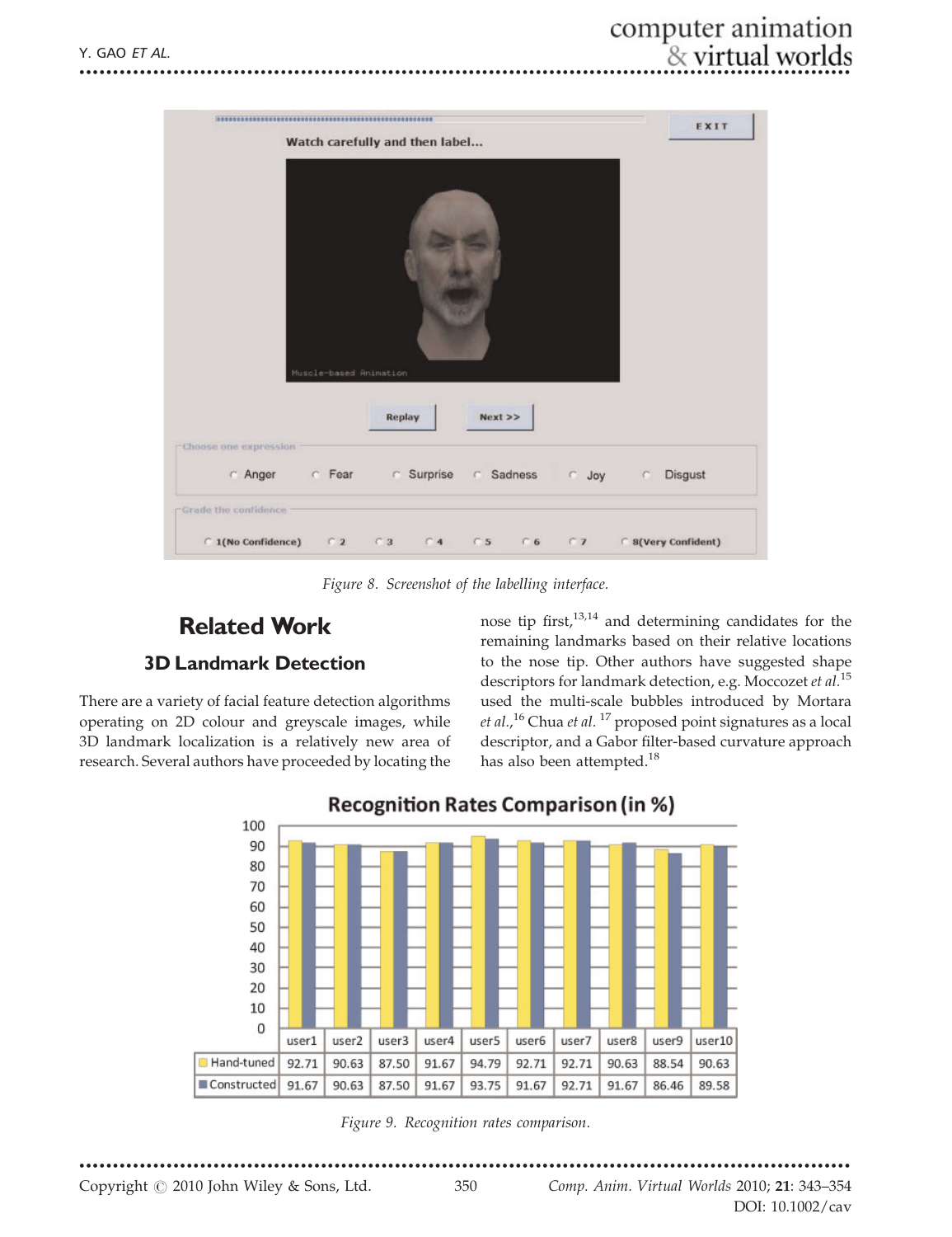# computer animation<br>& virtual worlds



Figure 10. Expressions animated on various head models.

Curvature features are intrinsic properties of 3D models, Gordon,<sup>2</sup> Li et al.,<sup>3</sup> Colombo et al.<sup>5</sup> and Colbry et al.<sup>4</sup> have all developed curvature-based techniques to extract 3D facial landmarks. However, they all suffer from problems caused by surface irregularities of models. Furthermore, they depend on a pre-processing step that identifies which part of the model is the face. Our 2D landmark detection stage provides an excellent initial estimate for the true landmark locations and the curvature-based refinement step produces a better



Figure 11. Expression animated on complex character models with body or castle.

Copyright © 2010 John Wiley & Sons, Ltd.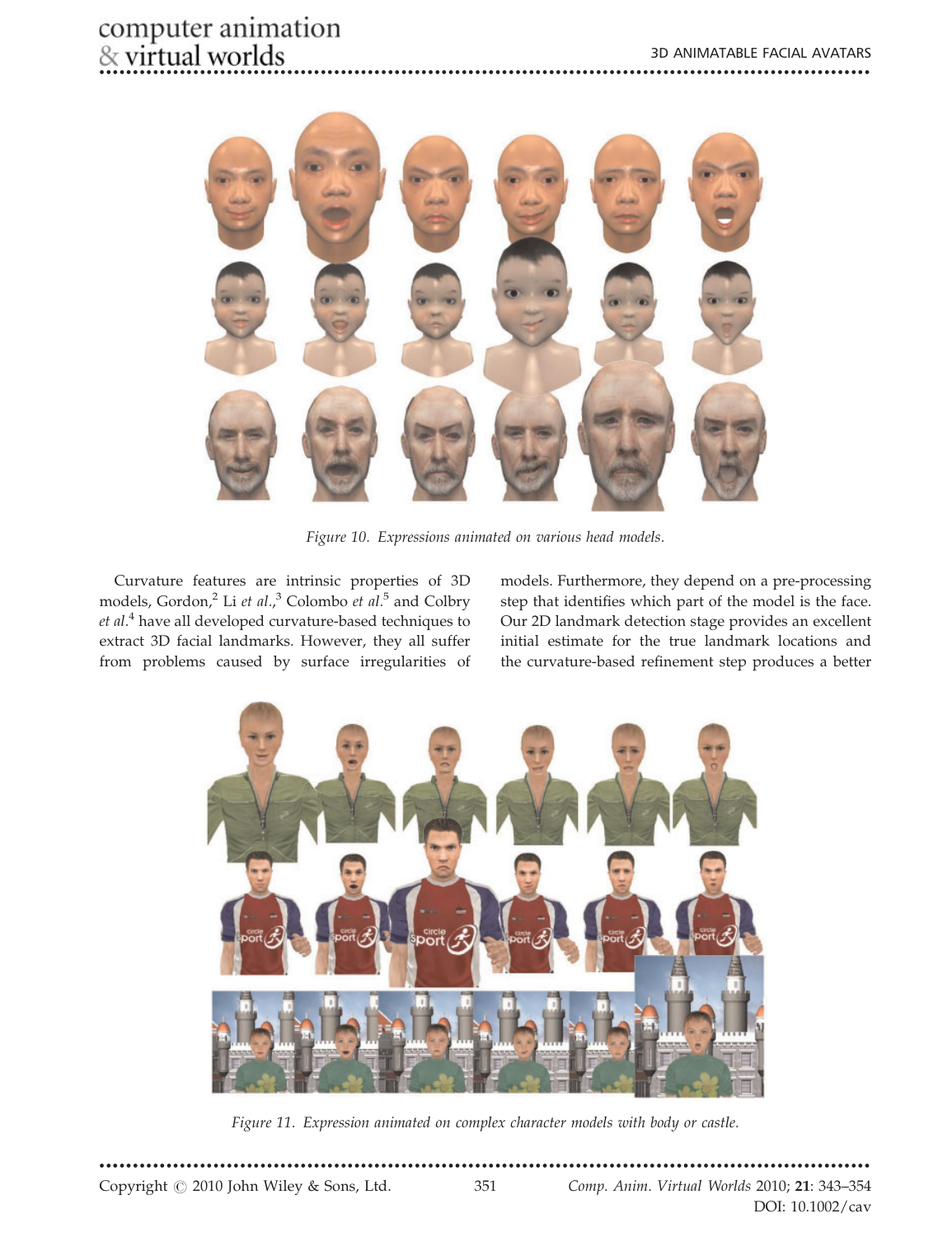refined result without running into the limitations inherent in techniques that use only curvature information.

#### Simulation-based Facial Animation

According to the recent surveys, $19,20$  facial animation can be roughly classified into blend shape-based approaches, $21-25$  performance-driven animation<sup>26-31</sup> and simulation-based approaches.<sup>7,32–38</sup> Most approaches of the first two categories are either in lack of visual realism or in need of large data collection, therefore they are not suitable for our task. For example, early performancedriven methods $26,27$  have artifacts introduced by geometrical warping operation, while recently developed methods $30,31$  and all the blend shape approaches $21-24$ need large collection of facial meshes with different extreme expressions to generate animation for just a single person.

In contrast, although the simulation-based approaches require substantial rigging work, it needs only one model and provides reasonable realism by simulating the anatomical structure of human face. In general, there are three major categories of simulationbased facial animation: pseudo vector muscle model, mass-spring model and layered spring muscle model. In this paper we employ Zhang's<sup>7</sup> nonlinear multi-layer architecture as the rigging model. This is a combination of the pseudo muscle approach with the anatomy-based facial modelling, which significantly improves the realism of synthetic facial expressions compared to the earlier techniques. Note that although anatomically accurate models have been proposed recently which claim improvement on visual realism (see Reference 38), they trade off real-time performance for accurate simulation, moreover their models are too complex to construct automatically.

#### Rigging

Rigging is a process analogous to setting up the strings that control a puppet's movement.<sup>39</sup> The traditional animation pipeline requires each character to be rigged manually, making it difficult to reuse the same rig on different characters. Recently, several methods have been devised for simplifying the tedious and labourintensive rigging process.

Kähler  $et$   $al$ .<sup>40</sup> devised an editing interface for artists to interactively specify muscles on 3D face geometry. Unfortunately, expert anatomical knowledge is still

required for using this tool, whereas our goal is to automate this procedure entirely. Orvalho  $et$   $al.^{41}$ . introduced a facial deformation system that reduce artists' effort of rigging facial models from scratch. But it needs the artists to label the landmarks manually and uses a sophisticated facial rig as source model. This method sacrifices full automation to achieve more realistic facial animation for professional applications like films, while we trade off some realism for full automation without the need of manual intervention or source rigged models.

### Conclusions and FutureWork

Expressive facial expression can be synthesized through several animation techniques, but manual rigging for facial animation is always time-consuming and labourintensive. In this paper, we addressed this problem by automatically detecting 3D facial landmarks and learning the mapping between landmarks and the underlying muscles of the face. Our solution avoids the painstaking manual rigging process which requires knowledge of human facial anatomy. We show the usability of our framework by building a system that allows novice users to generate animatable avatars from 3D raw facial geometry. Our method can be used in a wide range of applications for common users such as in-game avatars, chat room agents, virtual environment characters, etc. Furthermore, our experiments have demonstrated that our automatic facial avatar construction method is an appropriate solution for those applications. Finally, we believe that automatically constructing animatable cartoon characters would be an interesting extension to this work. Unlike the human face, cartoon characters always deviate from the rules of facial anatomy, therefore simulation-based animation may not be appropriate anymore and other animation schemes should be developed to tackle this problem.

#### **References**

- 1. Parke F. Computer generated animation of faces. In Proceedings of ACM'72 Annual Conference, 1972; 451–457.
- 2. Gordon GG. Face recognition based on depth and curvature features. In Proceedings of CVPR '92, 1992; 808–810.
- 3. Li P, Corner BD, Paquette S. Automatic landmark extraction from three-dimensional head scan data. In Proceedings of SPIE '02, 2002; vol. 4661: 169–176.
- 4. Colbry D, Stockman G, Jain AK. Detection of anchor points for 3d face verification. In Proceedings of CVPR '05, 2005; 118.

\*\*\*\*\*\*\*\*\*\*\*\*\*\*\*\*\*\*\*\*\*\*\*\*\*\*\*\*\*\*\*\*\*\*\*\*\*\*\*\*\*\*\*\*\*\*\*\*\*\*\*\*\*\*\*\*\*\*\*\*\*\*\*\*\*\*\*\*\*\*\*\*\*\*\*\*\*\*\*\*\*\*\*\*\*\*\*\*\*\*\*\*\*\*\*\*\*\*\*\*\*\*\*\*\*\*\*\*\*\*\*\*\*\*\*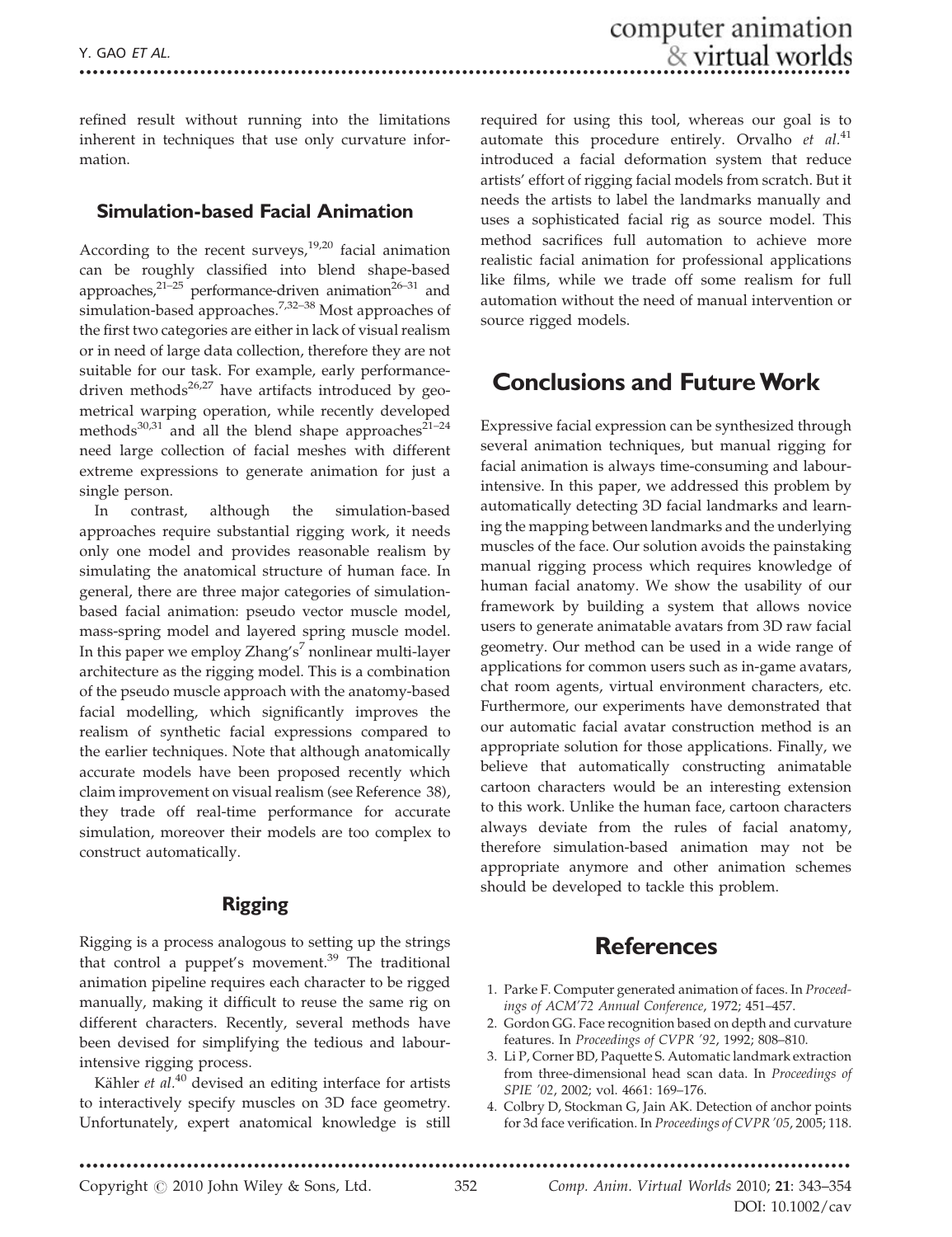\*\*\*\*\*\*\*\*\*\*\*\*\*\*\*\*\*\*\*\*\*\*\*\*\*\*\*\*\*\*\*\*\*\*\*\*\*\*\*\*\*\*\*\*\*\*\*\*\*\*\*\*\*\*\*\*\*\*\*\*\*\*\*\*\*\*\*\*\*\*\*\*\*\*\*\*\*\*\*\*\*\*\*\*\*\*\*\*\*\*\*\*\*\*\*\*\*\*\*\*\*\*\*\*\*\*\*\*\*\*\*\*\*\*\*

- 5. Colombo A, Cusano C, Schettini R. 3d face detection using curvature analysis. Pattern Recognition 2006; 39(3): 444– 455.
- 6. Zhou Y, Gu L, Zhang HJ. Bayesian tangent shape model: estimating shape and pose parameters via bayesian inference. In Proceedings of CVPR '03, 2003; vol. 1: 109.
- 7. Zhang Y, Prakash EC, Sung E. A new physical model with multilayer architecture for facial expression animation using dynamic adaptive mesh. IEEE Transactions on Visualization and Computer Graphics (TVCG) 2004; 10(3): 339–352.
- 8. Hotelling H. Relations between two sets of variates. Biometrika 1936; 280(3/4): 321–377.
- 9. Feng W, Kim B, Yu Y. Real-time data driven deformation using kernel canonical correlation analysis. In Proceedings of SIGGRAPH '08, 2008; pages 1–9.
- 10. Hardoon DR, Szedmak SR, Shawe-taylor JR. Canonical correlation analysis: an overview with application to learning methods. Neural Computation 2004; 16(12): 2639–2664.
- 11. Aina OO. Generating anatomical substructures for physically-based facial animation. The Visual Computer 2009; 25(5–7): 617–625.
- 12. Fleiss JL. Measuring nominal scale agreement among many raters. Psychological Bulletin 1971; 76(5): 378–382.
- 13. Xu C, Tan T, Wang Y, Quan L. Combining local features for robust nose location in 3d facial data. Pattern Recognition Letter 2006; 27(13): 1487–1494.
- 14. D'Hose J, Colineau J, Bichon J, Dorizzi C, Dorizzi B. Precise localization of landmarks on 3d faces using gabor wavelets. In Proceedings of BTAS '07, 2007; 1–6.
- 15. Moccozet L, Dellas F, thalmann NM, et al. Animatable human body model reconstruction from 3d scan data using templates. In Proceedings of CAPTECH 2004, 2004; 73-79.
- 16. Mortara M, Patane G, Spagnuolo M, Falcidieno B, Rossignac J. Blowing bubbles for multi-scale analysis and decomposition of triangle meshes. Algorithmica 2003; 38: 227–248.
- 17. Chua CS, Jarvis R. Point signatures: a new representation for 3d object recognition. International Journal of Computer Vision (IJCV) 1997; 250(1): 63–85.
- 18. Wang Y, Chua CS, Ho. YK. Facial feature detection and face recognition from 2d and 3d images. Pattern Recognition Letters 2002; 23(10): 1191-1202.
- 19. Deng Z, Neumann U. Data-Driven 3D Facial Animation. Springer-Verlag: London 2007.
- 20. Ersotelos N, Dong F. Building highly realistic facial modeling and animation: a survey. The Visual Computer 2008; 24(1): 13–30.
- 21. Pighin F, Hecker J, Lischinski D, Szeliski R, Salesin D. Synthesizing realistic facial expressions from photographs. In Proceedings of SIGGRAPH '98, 75–84. ACM, New York, NY, USA, 1998. ACM.
- 22. Blanz V, Vetter T. A morphable model for the synthesis of 3d faces. In Proceedings SIGGRAPH '99, 1999; 187–194.
- 23. Joshi P, Tien WC, Desbrun M, Pighin F. Learning controls for blend shape based realistic facial animation. In Proceedings of SCA '03, 2003; 187–192.
- 24. Zhang L, Snavely N, Curless B, Seitz SM. Spacetime faces: high resolution capture for modeling and animation. In Proceedings of SIGGRAPH '04, 2004; 548–558.
- 25. Zhang Q, Liu Z, Guo B, Terzopoulos D, Shum. HY. Geometry-driven photorealistic facial expression synthesis.

IEEE Transactions on Visualization and Computer Graphics 2006; 12(1): 48–60.

- 26. Parke F, Waters K. Computer Facial Animation. AK Peters, Ltd.: Wellesley, Massachusetts 1996.
- 27. Williams L. Performance-driven facial animation. In Proceedings of SIGGRAPH '90, 1990; vol. 24: 235–242.
- 28. Guenter B, Grimm C, Wood D, Malvar H, Pighin F. Making faces. In Proceedings of SIGGRAPH '98, 1998; 55–66.
- 29. Liu Z, Shan Y, Zhang Z. Expressive expression mapping with ratio images. In Proceedings of SIGGRAPH '01, 2001; 271–276.
- 30. Chai J, Xiao J, Hodgins J. Vision-based control of 3d facial animation. In Proceedings of SCA '03, 2003; 193–206.
- 31. Vlasic D, Brand M, Pfister H, Popović J. Face transfer with multilinear models. In Proceedings of SIGGRAPH '05, 2005; 426–433.
- 32. Platt SM, Badler NI. Animating facial expressions. SIG-GRAPH Computer Graph 1981; 15(3): 245–252.
- 33. Waters K. A muscle model for animation three-dimensional facial expression. In Proceedings of SIGGRAPH '87, 1987; 17– 24.
- 34. Terzopoulos D, Waters K. Physically-based facial modeling, analysis, and animation. Journal of Visualization and Computer Animation 1990; 1(4): 73–80.
- 35. Lee Y, Terzopoulos D, Waters K. Realistic modeling for facial animation. In Proceedings of SIGGRAPH '95, 1995; 55– 62.
- 36. Sumit IE, Basu S, Darrell T, Pentl A. Modeling, tracking and interactive animation of faces and heads using input from video. In Proceedings of Computer Animation Conference'96 1996; 68–79.
- 37. Zhang Y, Prakash EC, Sung E. A physically-based model with adaptive refinement for facial animation. In Proceedings of 14th Conference on Computer Animation 2001; 28–39.
- 38. Sifakis E, Neverov I, Fedkiw R. Automatic determination of facial muscle activations from sparse motion capture marker data. Proceedings of SIGGRAPH '05, 2005; 24(3): 417–425.
- 39. Capell S, Burkhart M, Curless B, Duchamp T, Popović Z. Physically based rigging for deformable characters. In Proceedings of SCA '05, 2005; 301–310.
- 40. Kähler K, Haber J, Seidel HP. Geometry-based muscle modeling for facial animation. In Proceedings of Graphics Interface '01, 2001; 37–46.
- 41. Orvalho VC, Zacur E, Susin A. Transferring the rig and animations from a character to different face models. Computer Graphics Forum 2008; 27(8): 1997–2012.

Authors' biographies:



Yujian Gao is currently a PhD student in the State Key Laboratory of Virtual Reality Technology and Systems at Beihang University, China. During 2008–2009, he visited